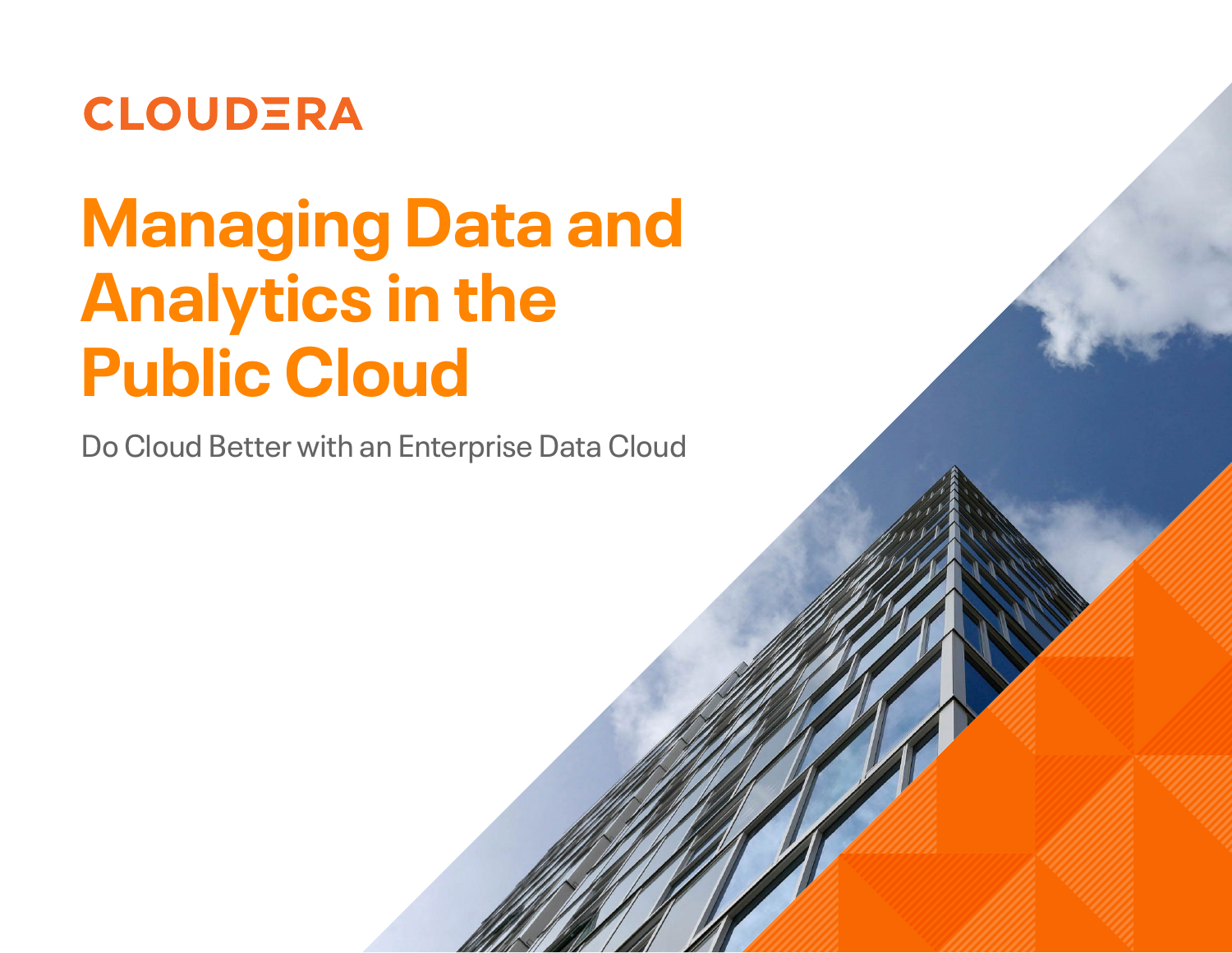## **Table of Contents**

| <b>Introduction</b>                             | 3  |
|-------------------------------------------------|----|
| <b>The Truth About Cloud for Analytics</b>      | 6  |
| <b>Leading with an Enterprise Data Strategy</b> | 7  |
| <b>What It Means to Do Cloud Better</b>         | 9  |
| <b>How Do You Get There from Here?</b>          | 10 |
| Leveraging Cloud as laaS                        | 10 |
| Data Center Inflexibility                       | 12 |
| <b>Patchworked Cloud Point Solutions</b>        | 13 |
| The Beauty of the Enterprise Data Cloud         | 14 |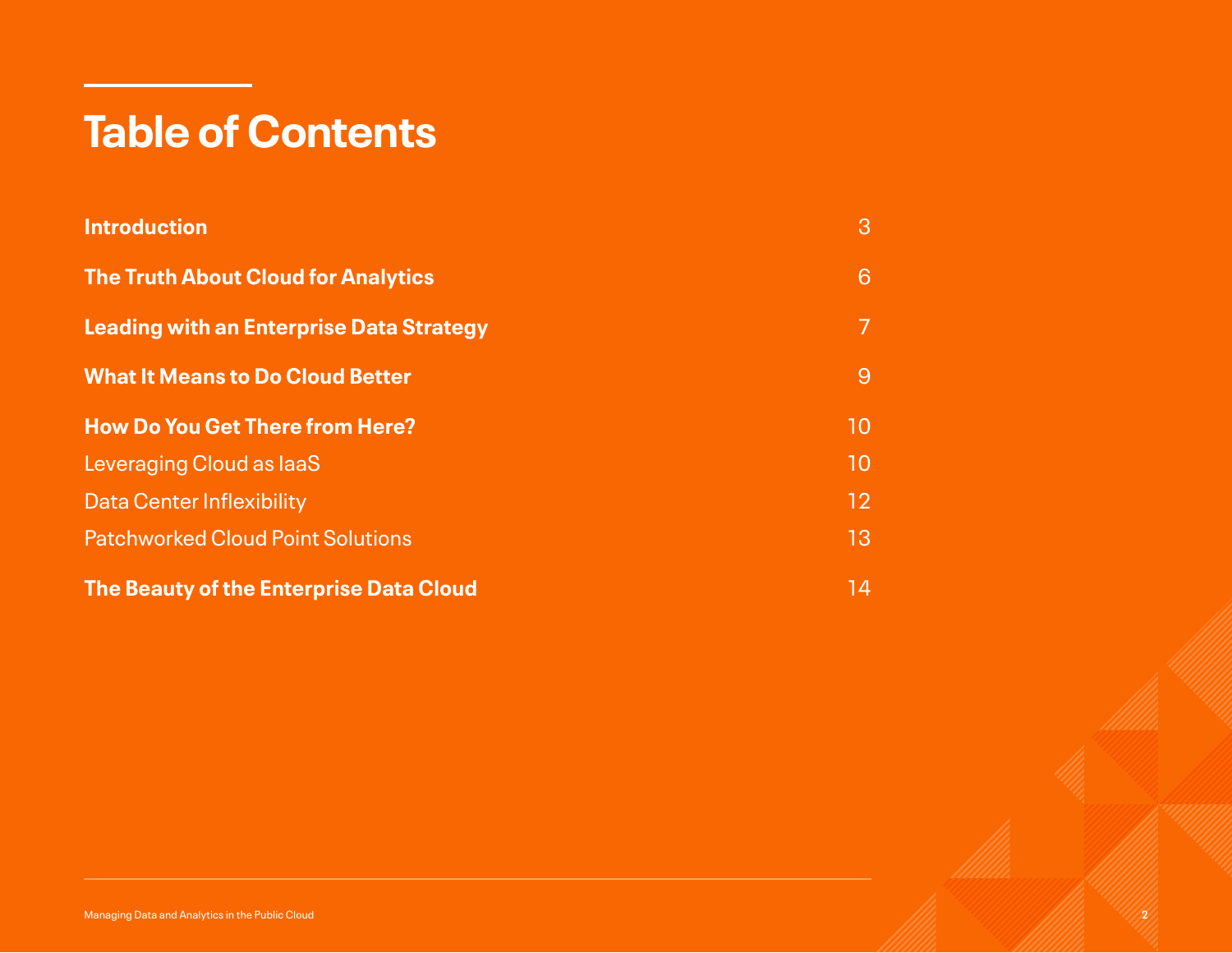## <span id="page-2-0"></span>**Introduction**

Organizations today recognize the importance of unlocking insights from their data to help them run their business better in the present and also shape it more strategically in the future, and have significantly increased their use of analytics to do so.<sup>1</sup>

Most companies find themselves managing data and analytics in one or more public clouds. Cloud may have been a conscious choice, the result of mergers and acquisitions or arrived at through business units' ad hoc analytics projects. Many organizations have been disappointed by unmet expectations of flexibility, cost reduction and performance. They have instead encountered cloud charges spiraling out of control… vendor lock-in… difficulties getting their data back on-premises… and unexpected security and governance risks.

A recent Harvard Business Review Pulse Survey of 185 global executives across multiple industries shows data is managed across a wide variety of deployments, ranging from on-premises to private, hybrid, single and multi-cloud.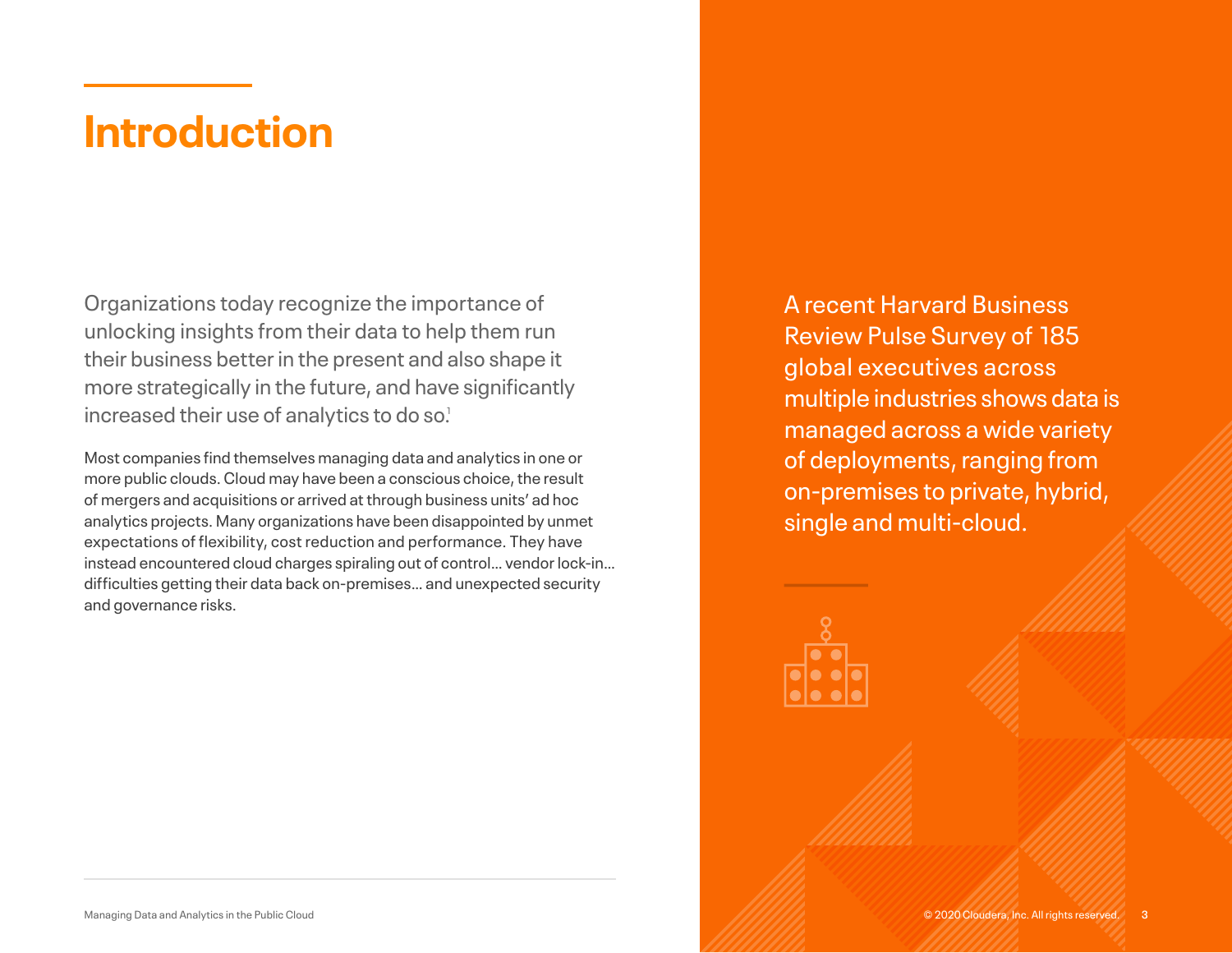

Few organizations manage a sizable chunk of their data in public cloud: 48% manage no more than 25% of their data.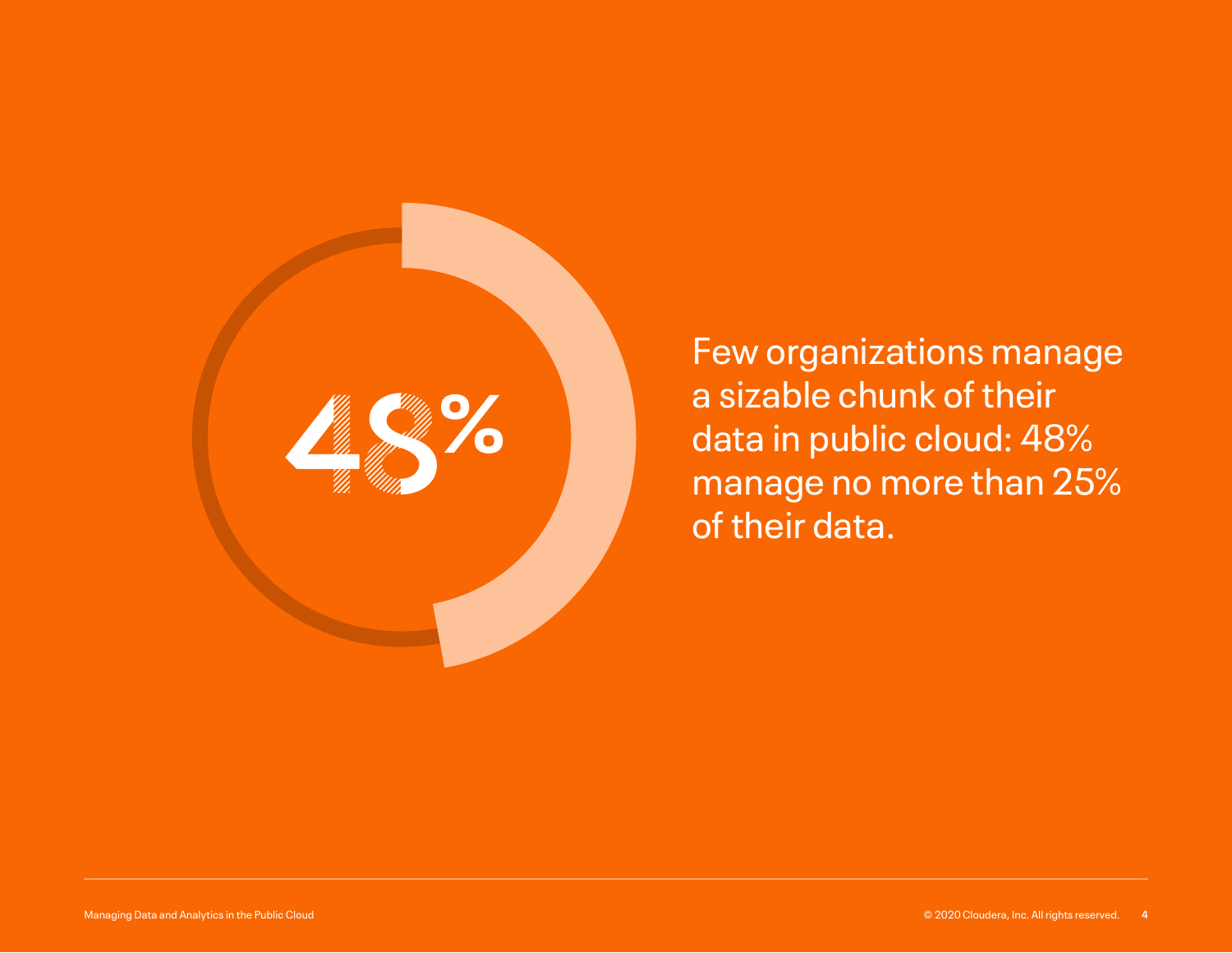A recent Harvard Business Review Pulse Survey of 185 global executives across multiple industries shows data is managed across a wide variety of deployments, ranging from on-premises to private, hybrid, single and multi-cloud. Few organizations manage a sizable chunk of their data in public cloud: only 48% manage no more than 25% of their data. Problems with legacy applications (49%), security (42%), and cost (36%) remain the biggest issues with cloud service providers are the reasons that organizations are not making greater use of the public cloud today.2

All the while, shadow IT grows because enterprise IT can't keep up with the speed of business in providing access to data and analytics. Business users then find their own creative ways to get the answers they need via cloud applications. SaaS now makes it quick and easy for users to deploy their own analytics—introducing further cost and risk.

However, when it comes to data and analytics, is it possible to do cloud the right way so that it provides the analytics business users crave while being cost-effective, flexible, and secure? Organizations often believe they can only optimize two of those three, so they compromise, but is it possible to have it all?

Fortunately, today, the answer is *absolutely* yes.

#### **Biggest Issues with Cloud Service Providers for Organizations using Public Cloud**

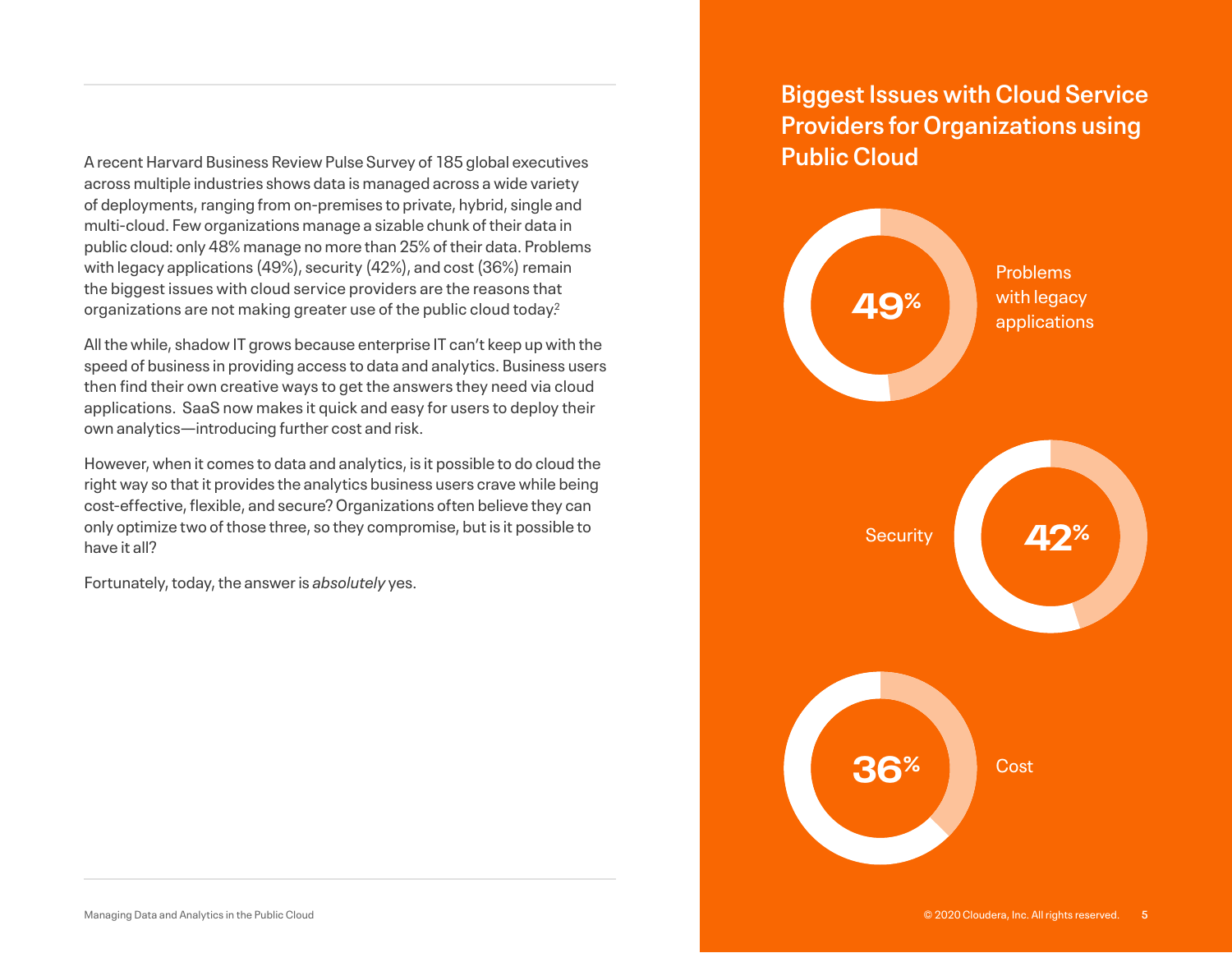## <span id="page-5-0"></span>**The Truth About Cloud for Analytics**

Organizations have sky-high expectations of public cloud. These expectations—that cloud will be cheaper and better than data center deployments—are rarely met.

Do not be deceived; you have to be incredibly careful and critical in your decisions around the cloud to harness its power and turn that into value and advantage for your organization.

One of the biggest stumbling blocks for organizations in terms of cloud is that they often let their cloud strategies impact—that is, inhibit—their data

strategy, effectively putting the cart before the horse. Many organizations have landed on a hybrid cloud strategy by default, with their infrastructure, data and applications housed on a relatively unplanned mix of data centers and public clouds, creating new data silos and tremendous challenges managing, accessing, securing and governing much less leveraging—their data.

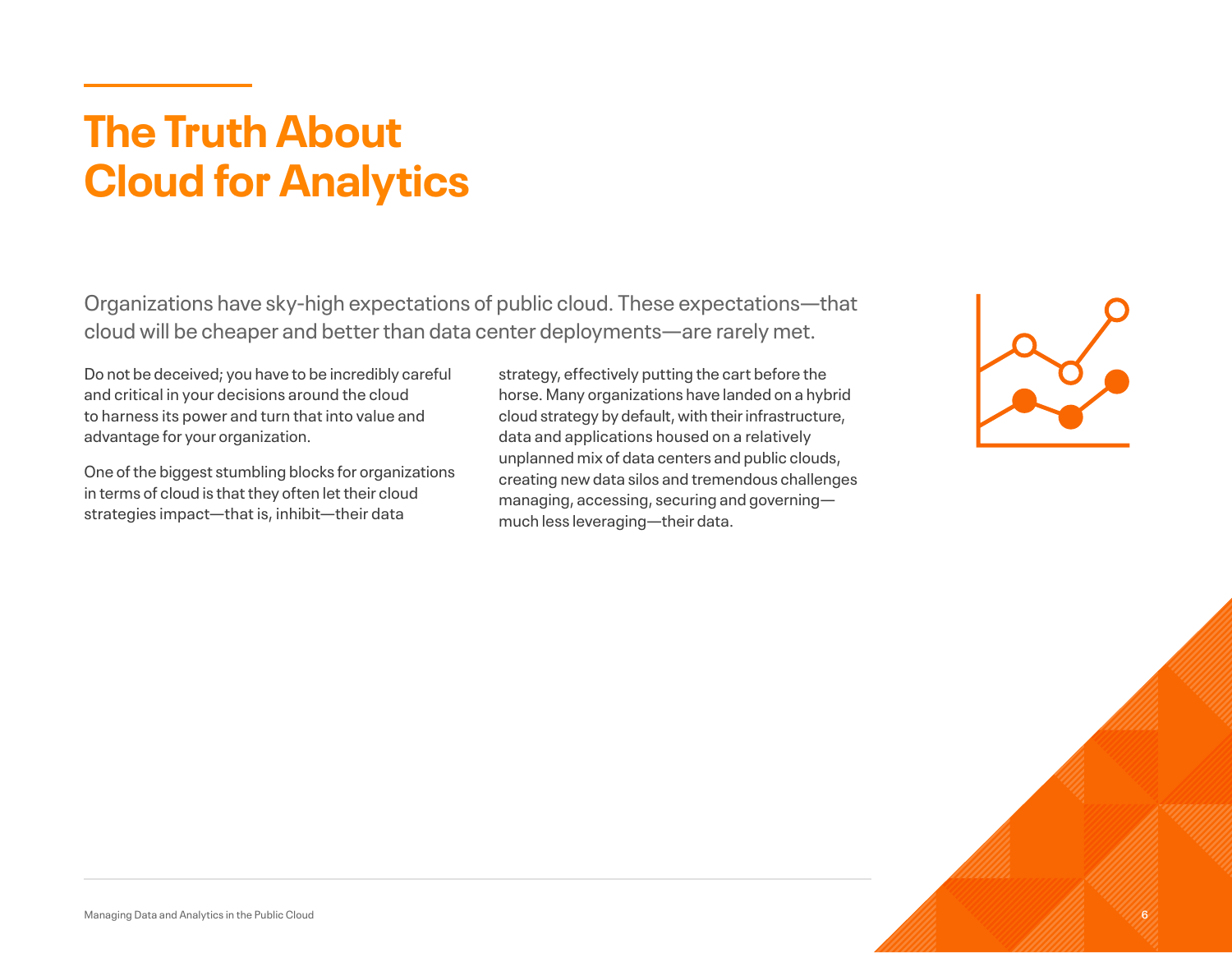## <span id="page-6-0"></span>**Leading with an Enterprise Data Strategy**

Doing cloud right means making sure your organization has a strong enterprise data strategy that informs and drives your hybrid cloud strategy, instead of the other way around, as discussed in the Cloudera white paper Why a Successful Hybrid Cloud Strategy Requires an Enterprise Data Strategy.<sup>3</sup>

Why? Because data is a strategic asset, and cloud is a delivery model—a robust and scalable one, to be sure, but just a delivery model at the end of the day. Your cloud strategy could hamper your efforts to manage, access, secure and derive good insights from your data.

A well-planned data strategy helps you make the most of your data, making it known, discoverable, available, trusted and compliant. It supports business objectives, like increasing revenues, improving customer experience and driving profitability, by giving your business units and users access to relevant data to quickly gain the insight they need. It also helps you control costs and reduce risks, enforcing consistent security and governance across all your enterprise data assets.

Make sure your organization has a strong enterprise data strategy that informs and drives your hybrid cloud strategy.

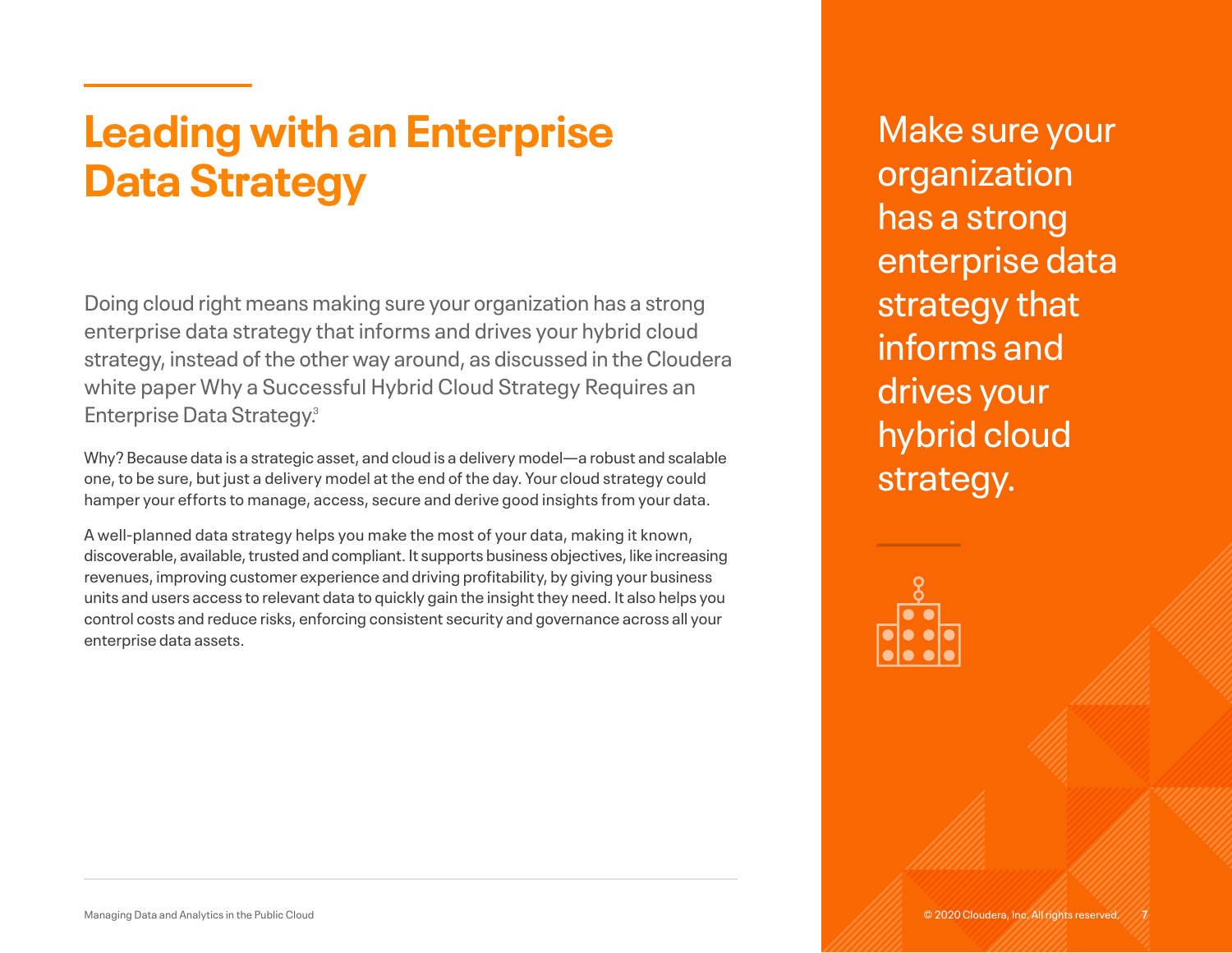And finally, it establishes a modern data architecture that serves the needs of your organization by finally putting the horse before the cart. This hybrid architecture is designed to provide consistent data services and functionality that enables you to share data, metadata and workloads across data centers and public clouds. It allows you to:

- Continually manage data from any location, at rest or in motion
- Drive insight across the entire data lifecycle
- Provide consistent administration
- Manage all your data, no matter where it resides

Combining different infrastructure form factors with diverse analytic capabilities with consistent security and governance on a single, open platform is known as an enterprise data cloud, which represents a new data management architecture that includes:

- Analytics across the complete data lifecycle, including data processing and analysis at the edge to data warehousing, real-time operations and machine learning
- Unified data security, governance and insight to drive your data enterprise strategy
- Open source and frameworks for community innovation and integration with third-party tools
- The flexibility to deploy use cases on any cloud and data center to leverage any type of data wherever it lives

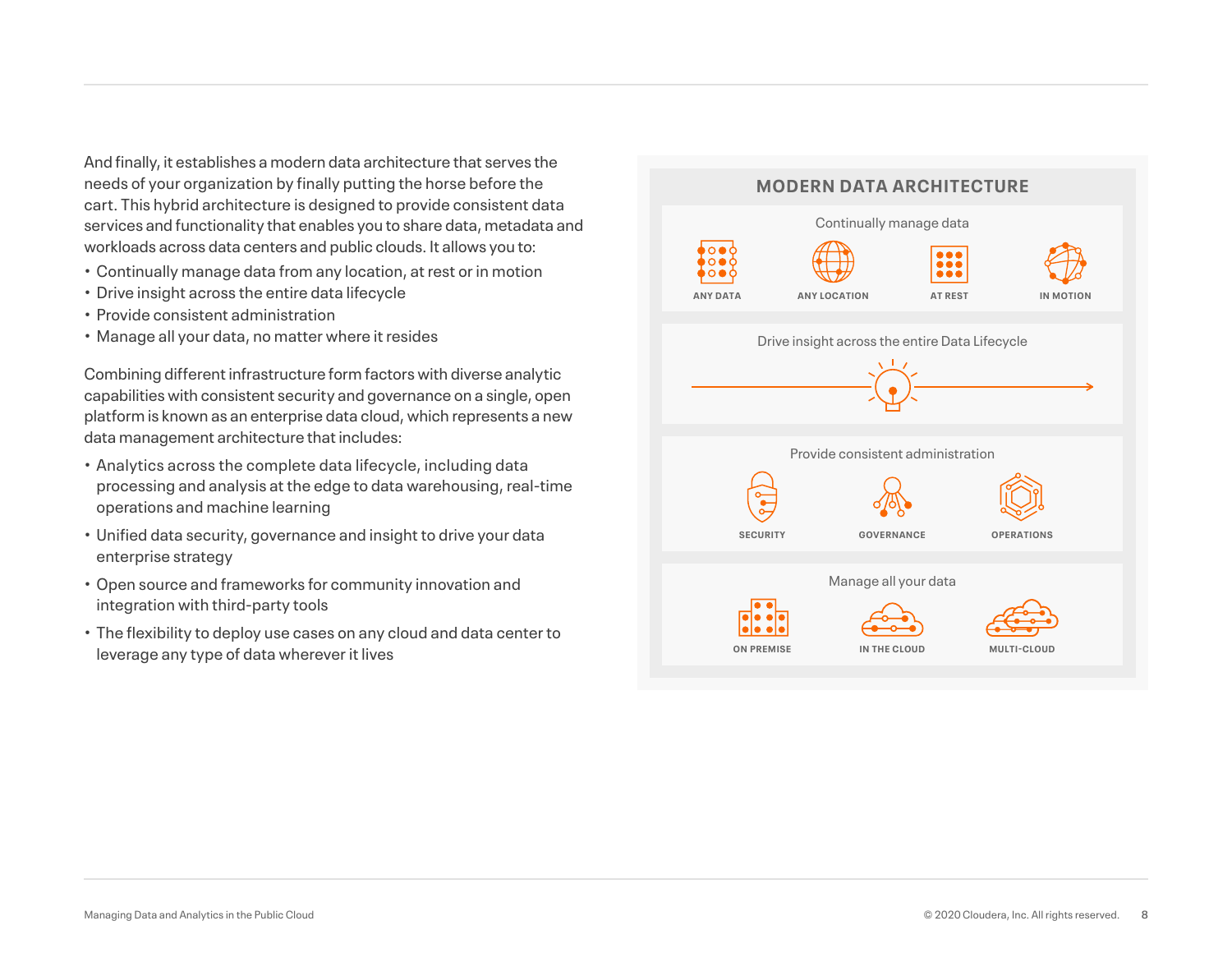## <span id="page-8-0"></span>**What It Means to Do Cloud Better**

In an ideal world, organizations could leverage the most appropriate public clouds for data and analytics in a secure, cost-effective and scalable manner, meeting the needs of all users.

That would mean:

- Data users get the experience they need and want to use
- Central IT maintains deployment flexibility, as well as centralized administrative control—including consistent data security, governance and control

In short, IT could deliver integrated, multi-function analytics on centrallymanaged and secured business data, deployed anywhere and with a consistent experience—on-premises or in hybrid and multi-cloud.

And finally, not only can organizations simultaneously enjoy cost savings, flexibility and agility, and security—again, without having to choose or compromise—but they can also control the degree to which each is necessary to meet their objectives at any given point. Instead of choosing once (at the time of deployment), which of those is their primary goal, they would have the ability to continually adjust their focus from day to day and hour to hour, based on business needs.

Deliver integrated, multi-function analytics on centrally-managed and secured business data, deployed anywhere and with a consistent experience on-premises or in hybrid and multi-cloud.

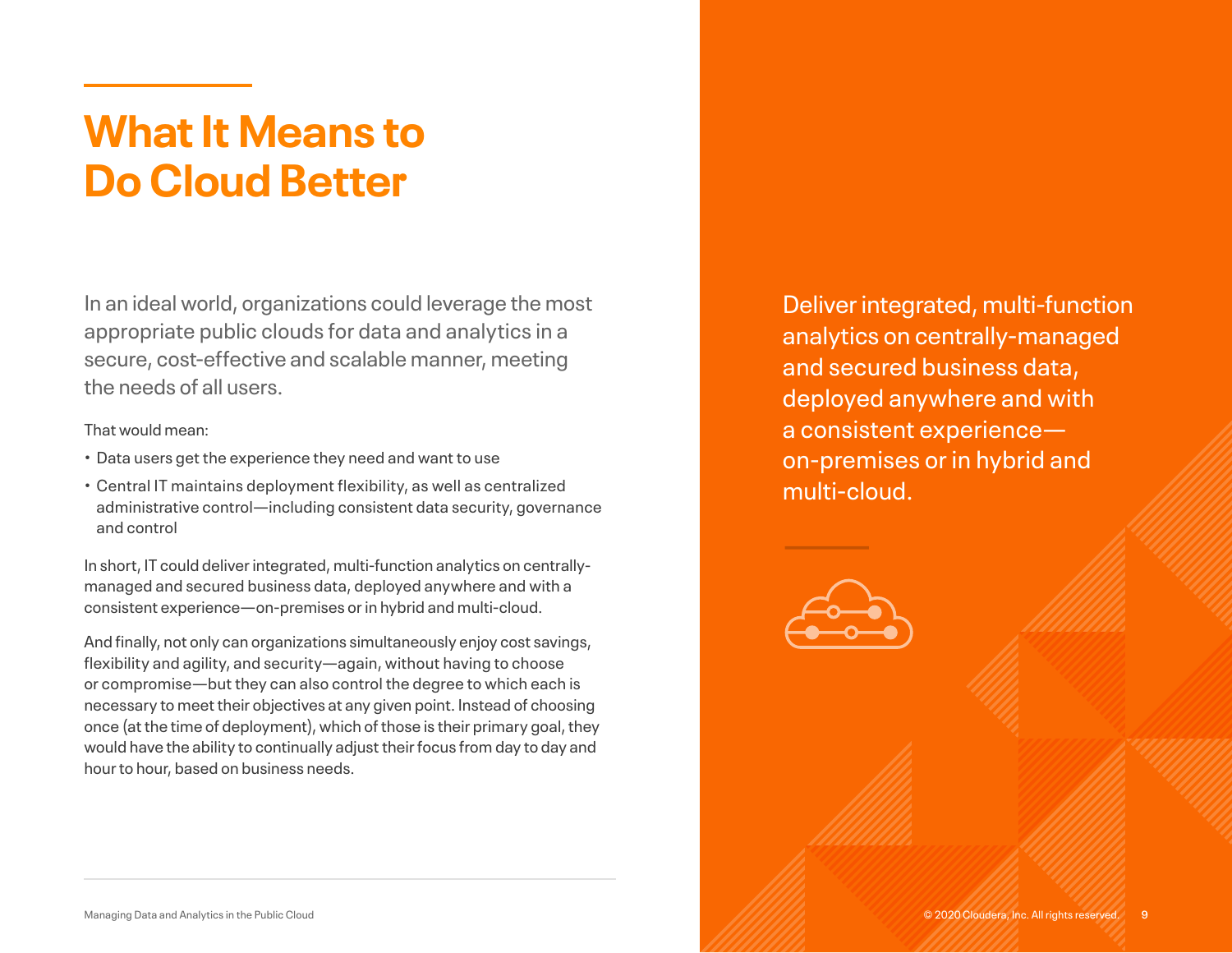## <span id="page-9-0"></span>**How Do You Get There from Here?**

The journey to doing cloud better begins from where you are today. Most organizations have one of three departure points.

#### <span id="page-9-1"></span>**Leveraging Cloud as IaaS**

Organizations running CDH or HDP workloads on IaaS are often surprised and frustrated they do not experience the cloud benefits they expect. These expectations can range from elasticity and agility to scalability and a pay-as-you-go approach. IT/ Infrastructure Managers are concerned about infrastructure and operational costs as spinning up new workloads requires manpower and additional infrastructure. In this context, when business users ask IT for more data or analytics capabilities, the answer is often either a flat-out "no" or involves a multi-month project to provision the new capabilities. Additionally, on-going concerns about securing and governing the data hamper the speed at which IT moves.

These organizations can increase cost-effectiveness and control with very little effort. [Cloudera Data](https://www.cloudera.com/products/discover-cloudera-data-platform.html#?utm_medium=asset&utm_source=ebook&keyplay=CDP&utm_campaign=DoCloudBetter&cid=DoCloudBetter)  [Platform Public Cloud \(CDP-PC\)](https://www.cloudera.com/products/discover-cloudera-data-platform.html#?utm_medium=asset&utm_source=ebook&keyplay=CDP&utm_campaign=DoCloudBetter&cid=DoCloudBetter) is a cloud-native hybrid data architecture that is easy to deploy, manage, and use. It delivers powerful, selfservice analytics across hybrid and multi-cloud environments with the granular security and governance policies that IT leaders require to keep their organizations' data safe. CDP-PC's cloud-native characteristics allow it to make more efficient use of cloud infrastructure, leading to significant savings on that front, reducing overall TCO.

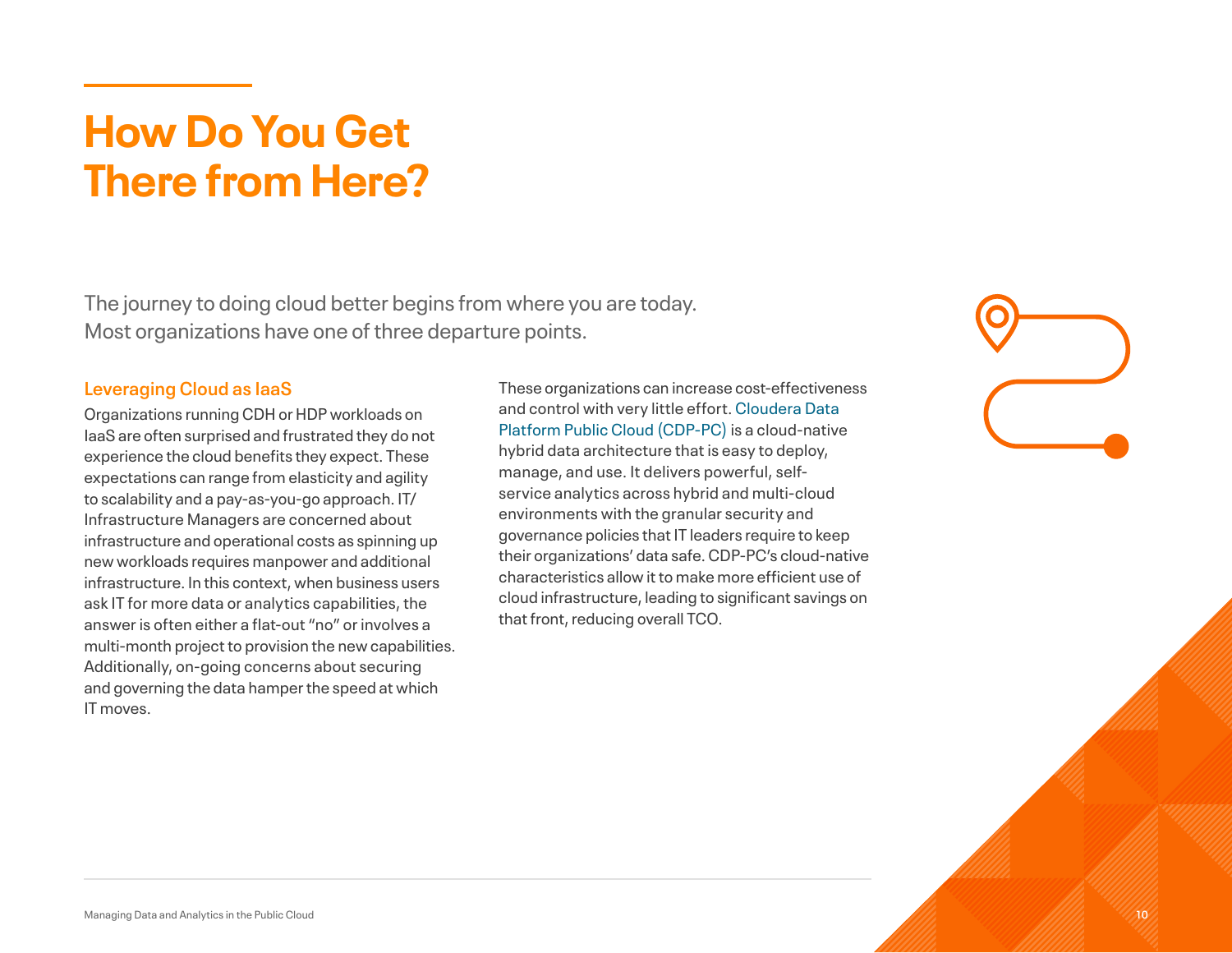

For companies deploying CDH or HDP on IaaS, moving to CDP-PC could result in a cost savings of 25% or more with the least amount of effort.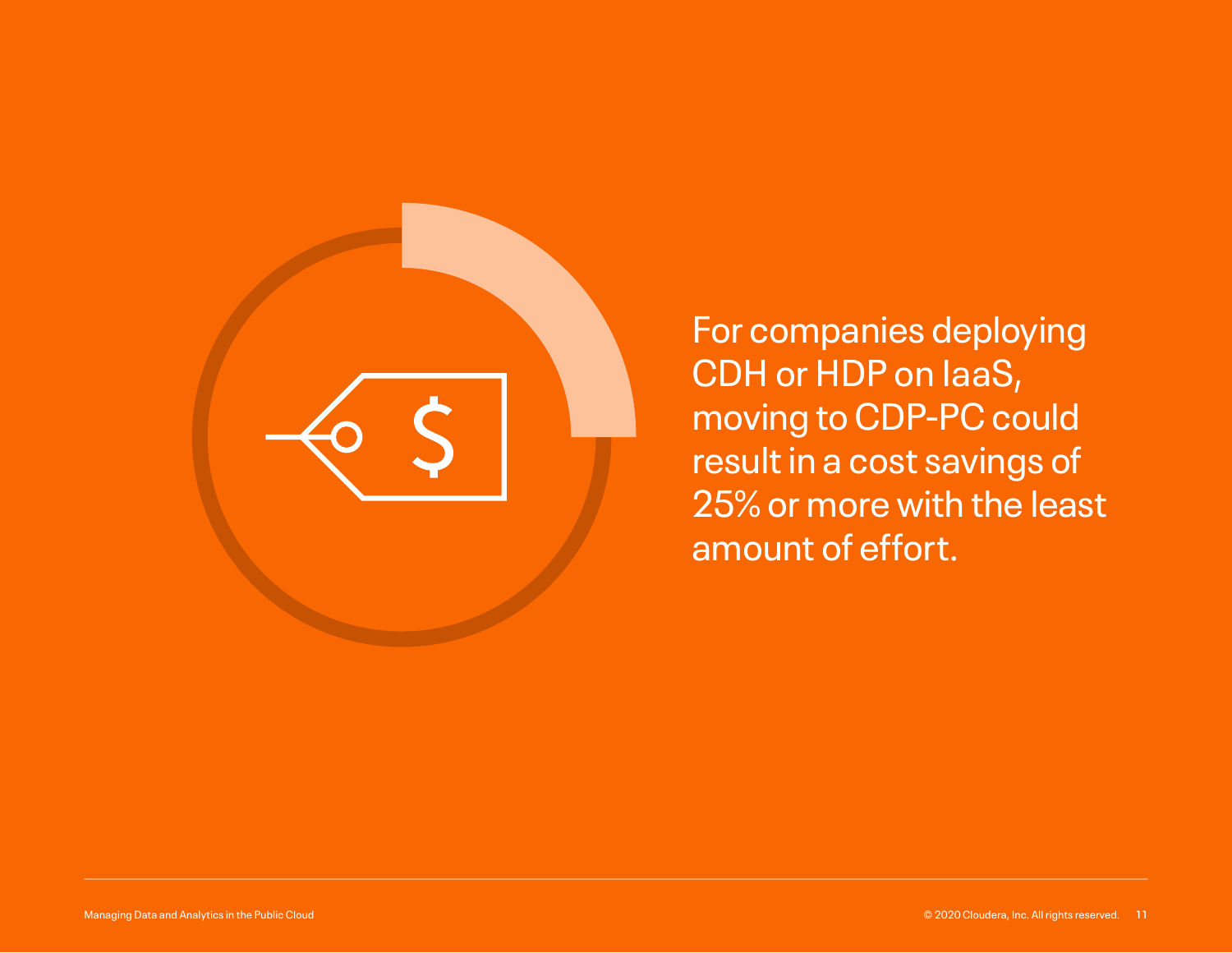For companies deploying CDH or HDP on IaaS, moving to CDP-PC could result in a cost savings of 25% or more with the least amount of effort. For starters, shifting from IaaS to PaaS saves money, as true cloud agility means deployments can dynamically scale up as well as down so that you always have the optimal performance to meet SLAs yet don't pay for infrastructure you don't use. The move to CDP-PC also enables more complex, multistage and multi-tenant use cases and data pipelines. Furthermore, it increases security and governance through a future proof architecture for data and analytics.

#### <span id="page-11-0"></span>**Data Center Inflexibility**

Other organizations run legacy Cloudera or Hortonworks distributions in their own data center. These deployments can be much more difficult to set up and upgrade. Though they provide all building blocks for complete data lifecycle analytics, organizations still need to create their own services. Upgrading these deployments also pose their own challenges. Without containerization and separation of compute and storage, platform upgrades are complex, all-or-nothing affairs that require extensive planning and testing. As a result,

organizations simply remain on older versions and do not get the full benefit from their investment.

A move to the public cloud results in vastly improved ease of use. With CDP-PC, not only is deployment of the platform as a whole greatly simplified, organizations now also have a choice between either creating their own customized services using the capabilities of the platform or leveraging one of the ready made Experiences to deliver common analytics like data warehousing, machine learning, data engineering or more. Finally, the switch to PaaS means these organizations will never again have to upgrade their Cloudera distribution—it is always on the latest and greatest version.

In short, when these organizations leave the data center behind for CDP-PC, they will be able to:

- Reduce operational overheads and maintenance costs
- Deliver efficient scalability for more users, use cases and workloads
- Improve security and governance with a future-proof architecture for data and analytics

#### **Moving from legacy Cloudera platforms to CDP-PC**

A US-based telecommunications company had deployed workloads using a legacy Cloudera platform on IaaS. Leveraging CDP-PC's cloudnative hybrid cloud data architecture, the organization was able to make significant savings in cloud storage and compute resource costs, amounting to 40% on an annual basis.4

To sum up, the shift from IaaS to PaaS with CDP-PC:

- Improves cost-effectiveness and control
- Enables more complex multi-stage and multi-tenant use cases and pipelines
- Increases security and governance through a future proof architecture for data and analytics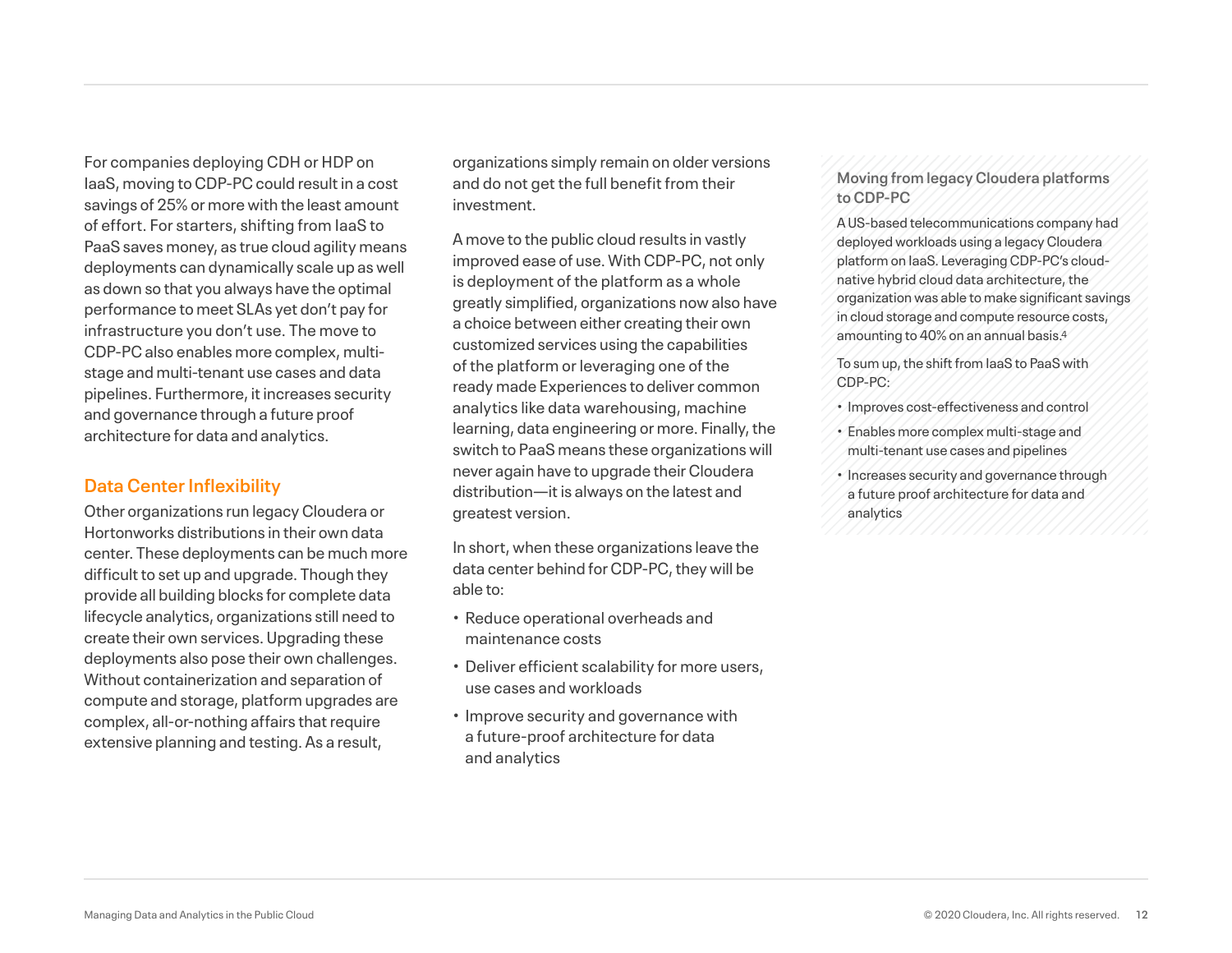#### <span id="page-12-0"></span>**Patchworked Cloud Point Solutions**

Central IT is faced with two major challenges with cloud point solutions.

First, and for those cloud point solutions that resulted from shadow IT, they introduce tremendous security and compliance risks, accounting for around 40% of all IT budgets and reduce the opportunity for better data exploitation.

Secondly, and regardless of whether the choice for cloud point solutions was made consciously or through adopted shadow IT, organizations need to realize that integrating these systems, including the establishment of consistent security and governance, becomes their responsibility and that they have to incur the "integration tax."

Both of these issues are addressed in CDP-PC. An integrated platform, it offers the complete range of analytical capabilities

across the data lifecycle that end users want to use and can use in a self-service manner. Enterprise IT is confident in the knowledge that access to data and analytics is carefully controlled with the shared data experience (SDX) layer, providing consistency across analytics and deployments without additional effort. There is no more integration tax to contend with. Compared to point solutions like Snowflake, CDP is non-proprietary, both in implementation (open source) and data formats.

For these organizations, CDP:

- Delivers a single platform for full data lifecycle use cases without data or vendor lock-in
- Provides more flexibility, security and governance across form factors
- Improves TCO with high performance, security and multi-tenancy out of the box

# 40**%**

Cloud point solutions introduce tremendous cost with shadow IT accounting for around 40% of all IT budgets.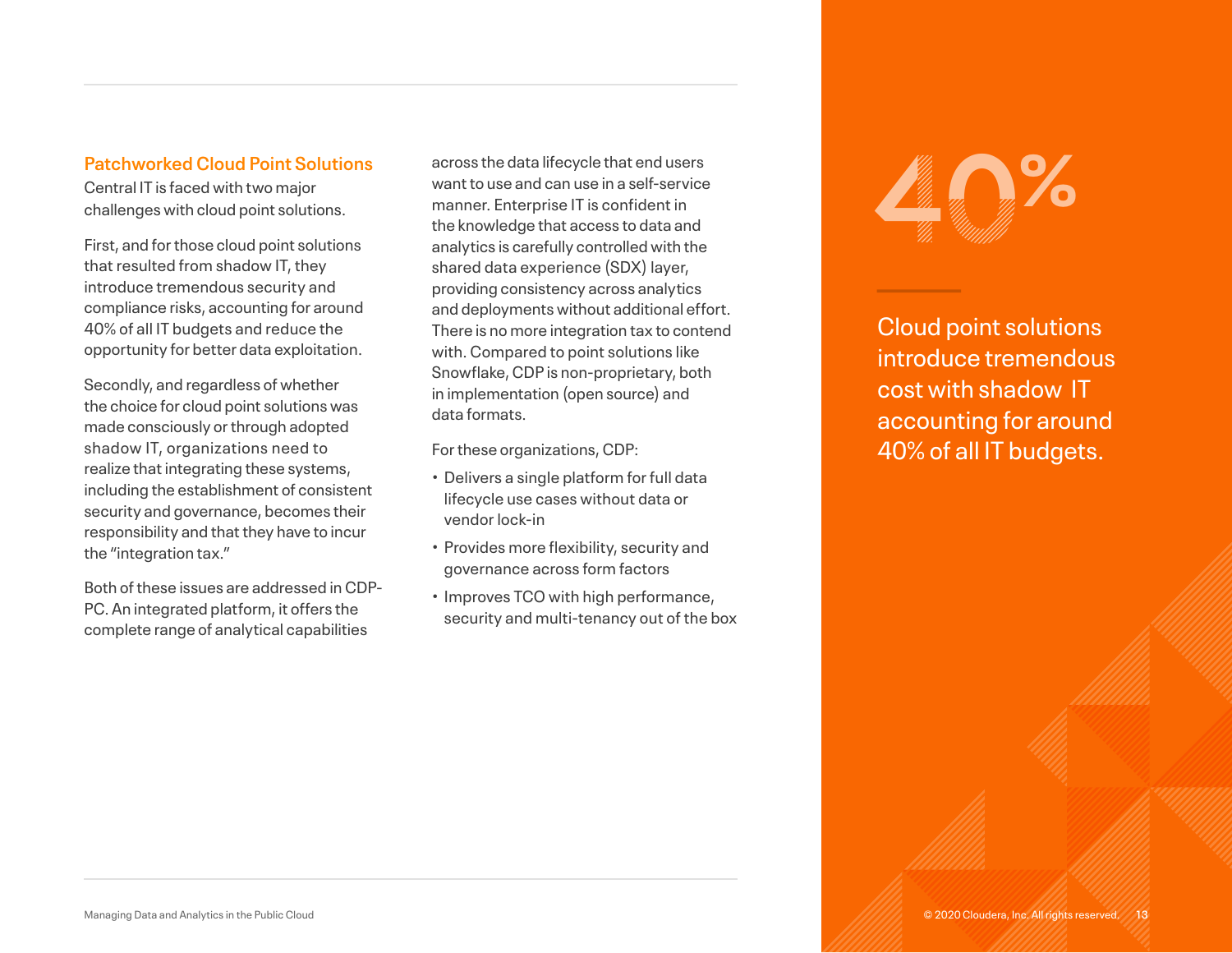## <span id="page-13-0"></span>**The Beauty of the Enterprise Data Cloud**

The truth is, a big data platform is no longer what modern enterprises need these days. Instead, they need an enterprise data cloud that includes the following within a single platform:

- Analytics for the complete data lifecycle
- Support for any cloud and data center
- Consistent security and governance
- Openness: open source and open frameworks

Cloudera is the very first—and so far the only—enterprise data cloud. To learn more, discover [Cloudera Data Platform](https://www.cloudera.com/products/discover-cloudera-data-platform.html#?utm_medium=asset&utm_source=ebook&keyplay=CDP&utm_campaign=DoCloudBetter&cid=DoCloudBetter).



Cloudera Data Platform (CDP): The industry's first enterprise data cloud.